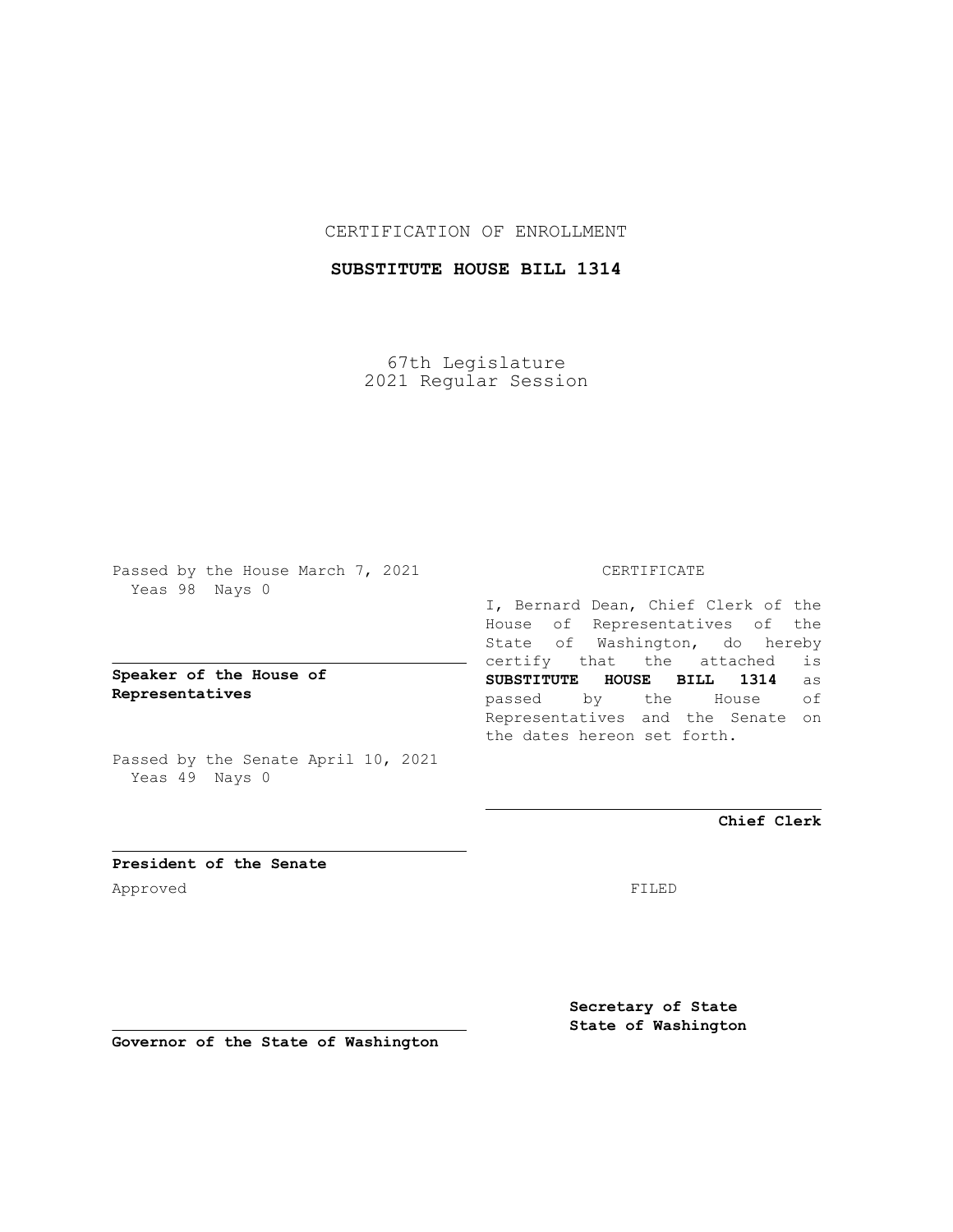#### **SUBSTITUTE HOUSE BILL 1314**

Passed Legislature - 2021 Regular Session

### **State of Washington 67th Legislature 2021 Regular Session**

**By** House Civil Rights & Judiciary (originally sponsored by Representatives Young, Lovick, Dufault, Hackney, Bateman, Rule, Lekanoff, Pollet, and Callan)

READ FIRST TIME 02/15/21.

1 AN ACT Relating to veteran diversion from involuntary commitment; 2 reenacting and amending RCW 71.05.153 and 71.05.153; providing an 3 effective date; and providing an expiration date.

4 BE IT ENACTED BY THE LEGISLATURE OF THE STATE OF WASHINGTON:

5 **Sec. 1.** RCW 71.05.153 and 2020 c 302 s 16 and 2020 c 5 s 4 are 6 each reenacted and amended to read as follows:

 (1) When a designated crisis responder receives information alleging that a person, as the result of a behavioral health disorder, presents an imminent likelihood of serious harm, or is in imminent danger because of being gravely disabled, after investigation and evaluation of the specific facts alleged and of the reliability and credibility of the person or persons providing the information if any, the designated crisis responder may take such person, or cause by oral or written order such person to be taken into emergency custody in an evaluation and treatment facility, secure withdrawal management and stabilization facility if available 17 with adequate space for the person, or approved substance use disorder treatment program if available with adequate space for the person, for not more than one hundred twenty hours as described in 20 RCW 71.05.180.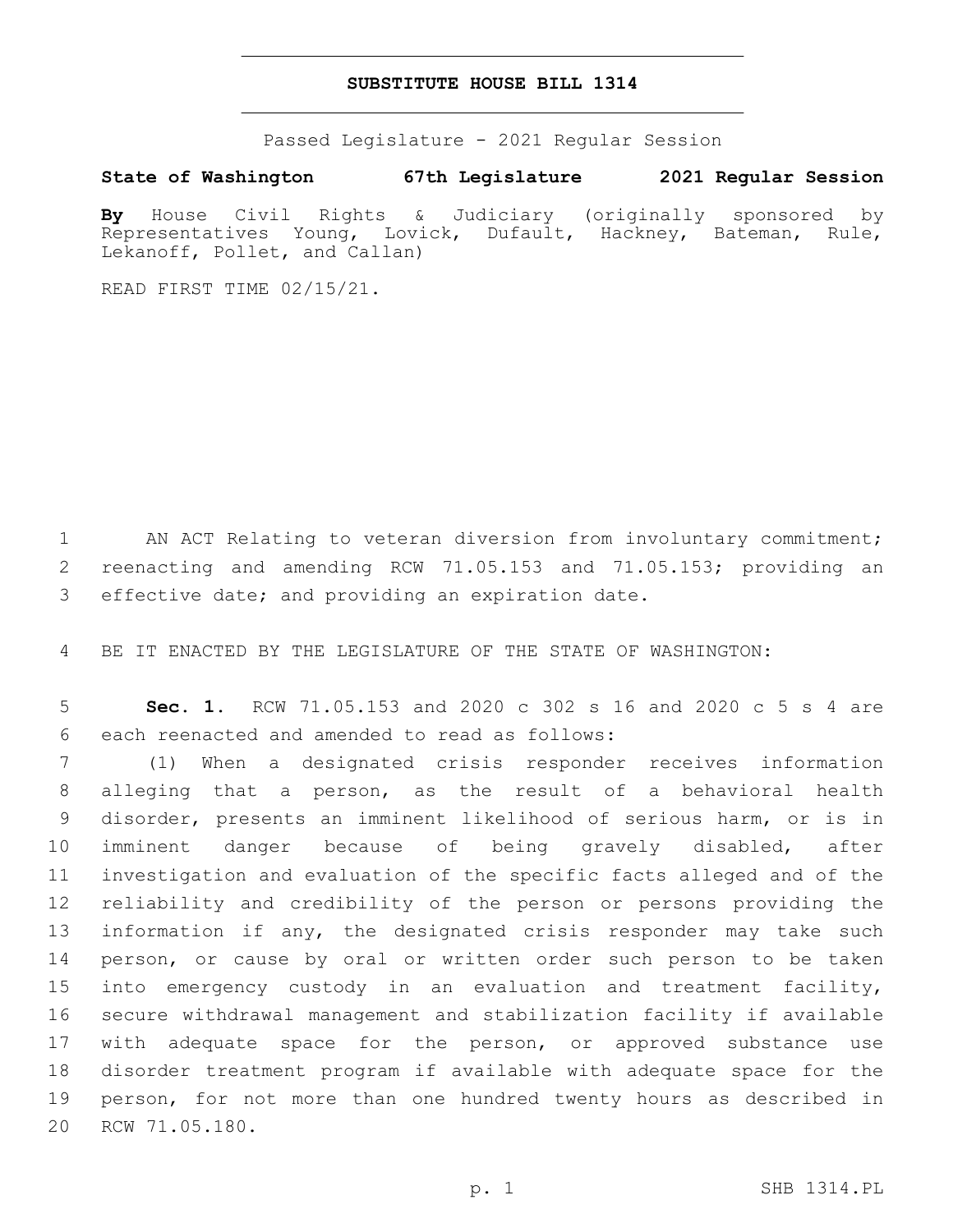(2)(a) Subject to (b) of this subsection, a peace officer may take or cause such person to be taken into custody and immediately delivered to a triage facility, crisis stabilization unit, evaluation and treatment facility, secure withdrawal management and stabilization facility, approved substance use disorder treatment program, or the emergency department of a local hospital under the 7 following circumstances:

(i) Pursuant to subsection (1) of this section; or

 (ii) When he or she has reasonable cause to believe that such person is suffering from a behavioral health disorder and presents an imminent likelihood of serious harm or is in imminent danger because 12 of being gravely disabled.

 (b) A peace officer's delivery of a person, to a secure withdrawal management and stabilization facility or approved substance use disorder treatment program is subject to the availability of a secure withdrawal management and stabilization facility or approved substance use disorder treatment program with 18 adequate space for the person.

 (3) Persons delivered to a crisis stabilization unit, evaluation and treatment facility, emergency department of a local hospital, triage facility that has elected to operate as an involuntary facility, secure withdrawal management and stabilization facility, or approved substance use disorder treatment program by peace officers pursuant to subsection (2) of this section may be held by the facility for a period of up to twelve hours, not counting time 26 periods prior to medical clearance.

 (4) Within three hours after arrival, not counting time periods prior to medical clearance, the person must be examined by a mental health professional or substance use disorder professional. Within twelve hours of notice of the need for evaluation, not counting time periods prior to medical clearance, the designated crisis responder 32 must determine whether the individual meets detention criteria. In 33 conjunction with this evaluation, the facility where the patient is located must inquire as to a person's veteran status or eligibility 35 for veterans benefits and, if the person appears to be potentially 36 eligible for these benefits, inquire whether the person would be amenable to treatment by the veterans health administration compared to other relevant treatment options. This information must be shared 39 with the designated crisis responder. If the person has been identified as being potentially eligible for veterans health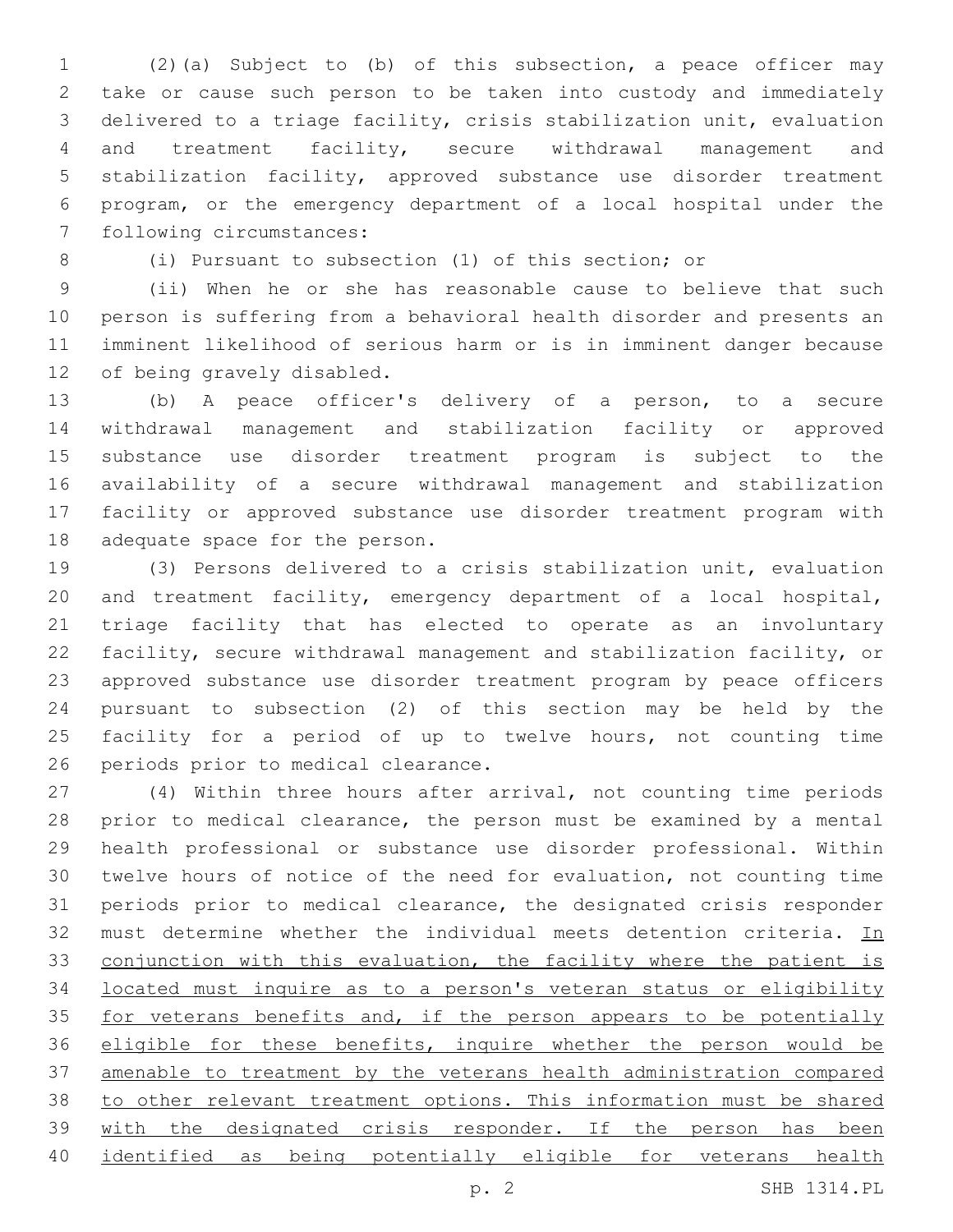administration services and as being amenable for those services, and if appropriate in light of all reasonably available information about 3 the person's circumstances, the designated crisis responder must first refer the person to the veterans health administration for mental health or substance use disorder treatment at a facility capable of meeting the needs of the person including, but not limited to, the involuntary treatment options available at the Seattle division of the VA Puget Sound health care system. If the person is 9 accepted for treatment by the veterans health administration, and is willing to accept treatment by the veterans health administration as 11 an alternative to other available treatment options, the designated 12 crisis responder, the veterans health administration, and the 13 facility where the patient is located will work to make arrangements to have the person transported to a veterans health administration 15 facility. The interview performed by the designated crisis responder may be conducted by video provided that a licensed health care professional or professional person who can adequately and accurately assist with obtaining any necessary information is present with the person at the time of the interview. If the individual is detained, the designated crisis responder shall file a petition for detention or a supplemental petition as appropriate and commence service on the designated attorney for the detained person. If the individual is released to the community, the behavioral health service provider shall inform the peace officer of the release within a reasonable period of time after the release if the peace officer has specifically requested notification and provided contact information 27 to the provider.

 (5) Dismissal of a commitment petition is not the appropriate remedy for a violation of the timeliness requirements of this section based on the intent of this chapter under RCW 71.05.010 except in the few cases where the facility staff or designated crisis responder has totally disregarded the requirements of this section.

 **Sec. 2.** RCW 71.05.153 and 2020 c 302 s 17 and 2020 c 5 s 5 are 34 each reenacted and amended to read as follows:

 (1) When a designated crisis responder receives information alleging that a person, as the result of a behavioral health disorder, presents an imminent likelihood of serious harm, or is in imminent danger because of being gravely disabled, after investigation and evaluation of the specific facts alleged and of the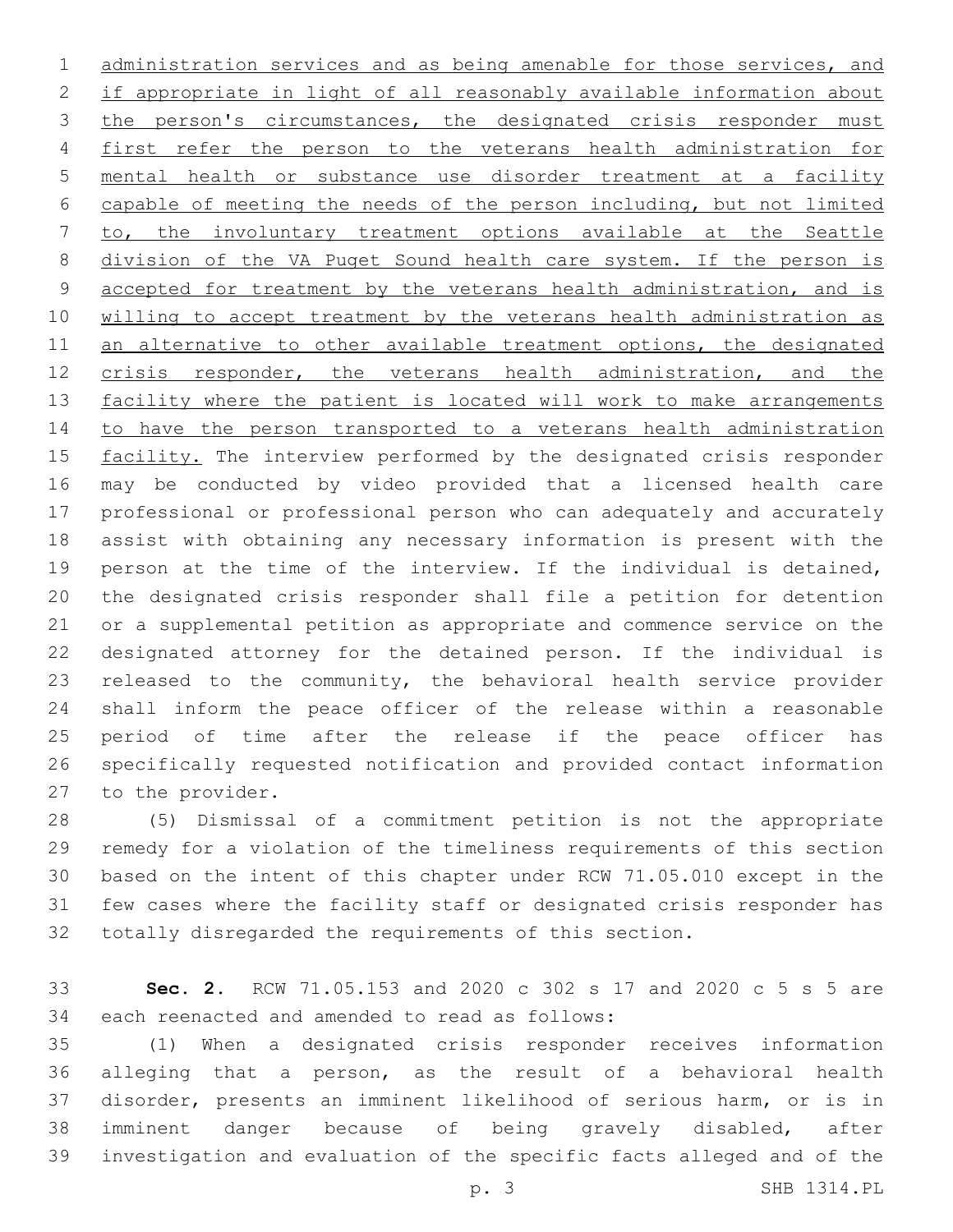reliability and credibility of the person or persons providing the information if any, the designated crisis responder may take such person, or cause by oral or written order such person to be taken into emergency custody in an evaluation and treatment facility, secure withdrawal management and stabilization facility, or approved substance use disorder treatment program, for not more than one hundred twenty hours as described in RCW 71.05.180.

 (2) A peace officer may take or cause such person to be taken into custody and immediately delivered to a triage facility, crisis stabilization unit, evaluation and treatment facility, secure withdrawal management and stabilization facility, approved substance use disorder treatment program, or the emergency department of a 13 local hospital under the following circumstances:

(a) Pursuant to subsection (1) of this section; or

 (b) When he or she has reasonable cause to believe that such person is suffering from a behavioral health disorder and presents an imminent likelihood of serious harm or is in imminent danger because 18 of being gravely disabled.

 (3) Persons delivered to a crisis stabilization unit, evaluation and treatment facility, emergency department of a local hospital, triage facility that has elected to operate as an involuntary facility, secure withdrawal management and stabilization facility, or approved substance use disorder treatment program by peace officers pursuant to subsection (2) of this section may be held by the facility for a period of up to twelve hours, not counting time 26 periods prior to medical clearance.

 (4) Within three hours after arrival, not counting time periods prior to medical clearance, the person must be examined by a mental health professional or substance use disorder professional. Within twelve hours of notice of the need for evaluation, not counting time periods prior to medical clearance, the designated crisis responder 32 must determine whether the individual meets detention criteria. In 33 conjunction with this evaluation, the facility where the patient is located must inquire as to a person's veteran status or eligibility 35 for veterans benefits and, if the person appears to be potentially 36 eligible for these benefits, inquire whether the person would be amenable to treatment by the veterans health administration compared to other relevant treatment options. This information must be shared 39 with the designated crisis responder. If the person has been identified as being potentially eligible for veterans health